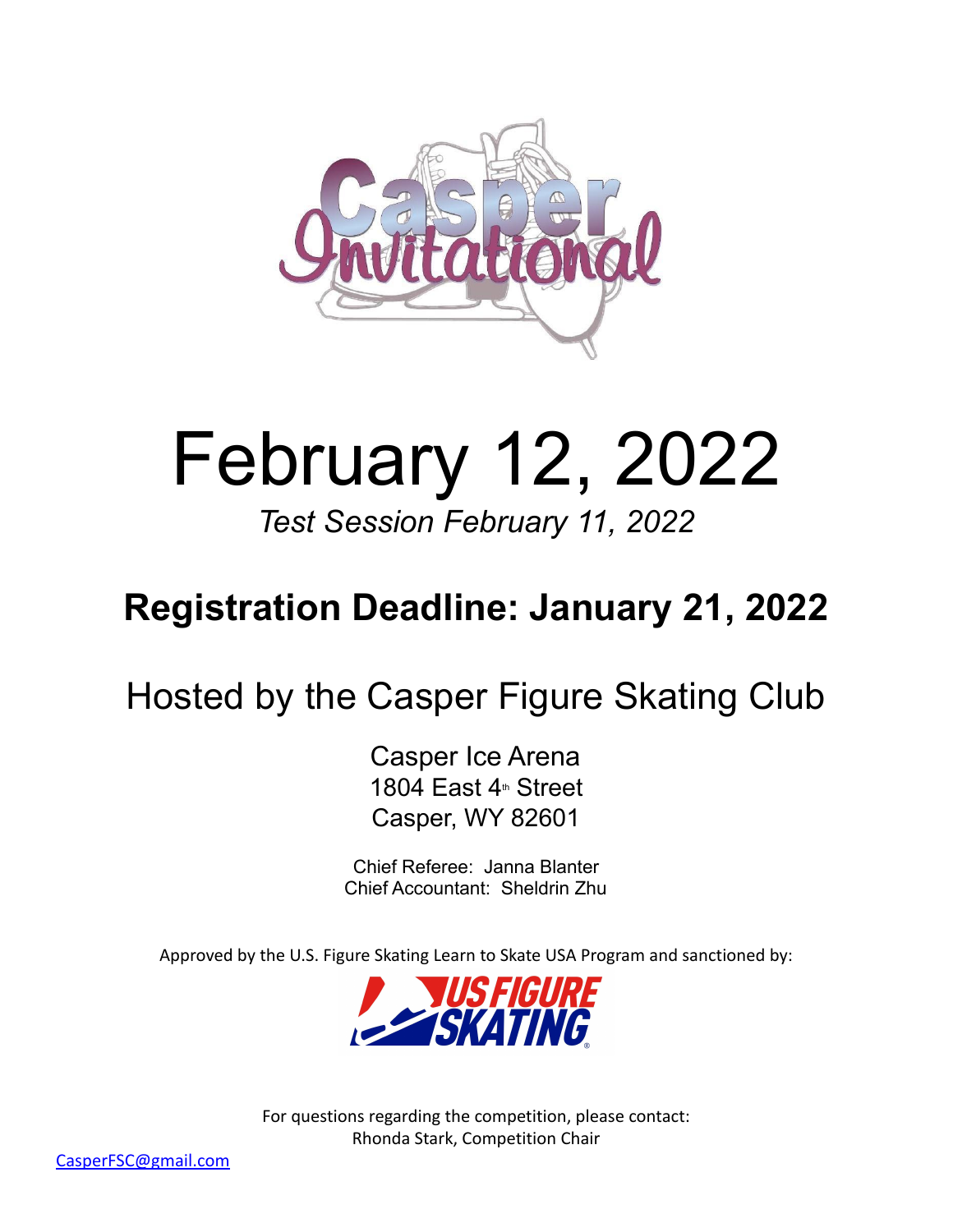The Casper Invitational will be conducted in accordance with the rules and regulations of U.S. Figure Skating, as set forth in the current [rulebook](https://www.usfigureskating.org/about/rules) and the current Compete USA Manual, as well as any pertinent updates that have been posted on the U.S. Figure Skating [website](https://www.usfigureskating.org/members-only/members/technical-notifications).

This competition is open to all eligible, restricted, reinstated or readmitted persons as defined by the Eligibility Rules, and who are currently registered members of Learn to Skate USA, a U.S. Figure Skating member club, or a U.S. Figure Skating collegiate club; or who are an individual member of U.S. Figure Skating in accordance with the current rulebook. Please refer to the current rulebook for non-U.S. citizens.

#### **COVID-19 EVENT POLICIES:**

**EFFECTIVE MONDAY, AUGUST 2, face coverings are required to be worn indoors by ALL persons (including fully vaccinated persons) attending any U.S. Figure Skating sanctioned events or activity despite local, state or facility policies. Review the full update [here](https://www.usfigureskating.org/support/%E2%80%A2%09Replace%20signage%20on%20basecamp%20(Competition%20Leadership%20%E2%80%93%20Docs%20&%20Files%20%E2%80%93%20COVID-19%20Comp.%20Resources)). Signage templates can be found [here](https://www.usfigureskating.org/sites/default/files/media-files/MaskPolicy_June16.pdf). Exceptions:**

- Athletes practicing or competing on the ice.
- Warming up outside.

Casper Figure Skating Club and Casper Ice Arena will be complying with all Federal, State, and Local regulations and any additional public health notices in place at the time of the competition, including recommendations from U.S. Figure Skating. See page 6 of this announcement for details on our Operation and Safety Plan. If the competition is cancelled due to current health recommendations or low entries, a FULL refund less the convenience fee will be issued.

#### **SERIES INFORMATION:**

Adult 1-6, adult beginner, adult high beginner, adult pre-bronze and adult bronze program/free skate events that meet Adult Competition Series guidelines are offered at this competition. Adult Competition Series participants must submit a photo, scanned copy, email attachment or screenshot of the results sheet to [adultcompetitionseries@gmail.com](mailto:adultcompetitionseries@gmail.com) by the deadline published in the most recent Adult [Competition](https://www.usfigureskating.org/skate/skating-opportunities/adult-skating) Series [Handbook](https://www.usfigureskating.org/skate/skating-opportunities/adult-skating) to receive credit and series points.

#### **ELIGIBILITY/TEST LEVEL**:

**Test Level:** Competition level is the highest test passed as of the entry deadline in the discipline the skater is entering. Entries may skate one level above (skate up) that for which they qualify but they may not "skate down" in any event. Skaters may not compete at more than one level in the same type event in the same competition.

#### **Age restrictions/requirements:**

Age restricted events (see rule book or appropriate handbook/guidelines for restrictions) are based upon the skater's age as of January 21, 2022.

#### **COMPETITION REGISTRATION:**

Registration is through the EntryEeze portal. Skaters, who are members of US Figure Skating or Learn to Skate USA using the member number provided by the organization. It is very important to the success of the competition that skaters are placed in the correct divisions. If, for whatever reason, the Referee or the Local Organizing Committee (LOC) discovers that a skater has been placed in a category that is below his/her class level, the Chair and Referee will have the option to move the skater into the proper division, even if this has to be done the day of the competition. This will ensure that every event is as fair as possible to the competitors.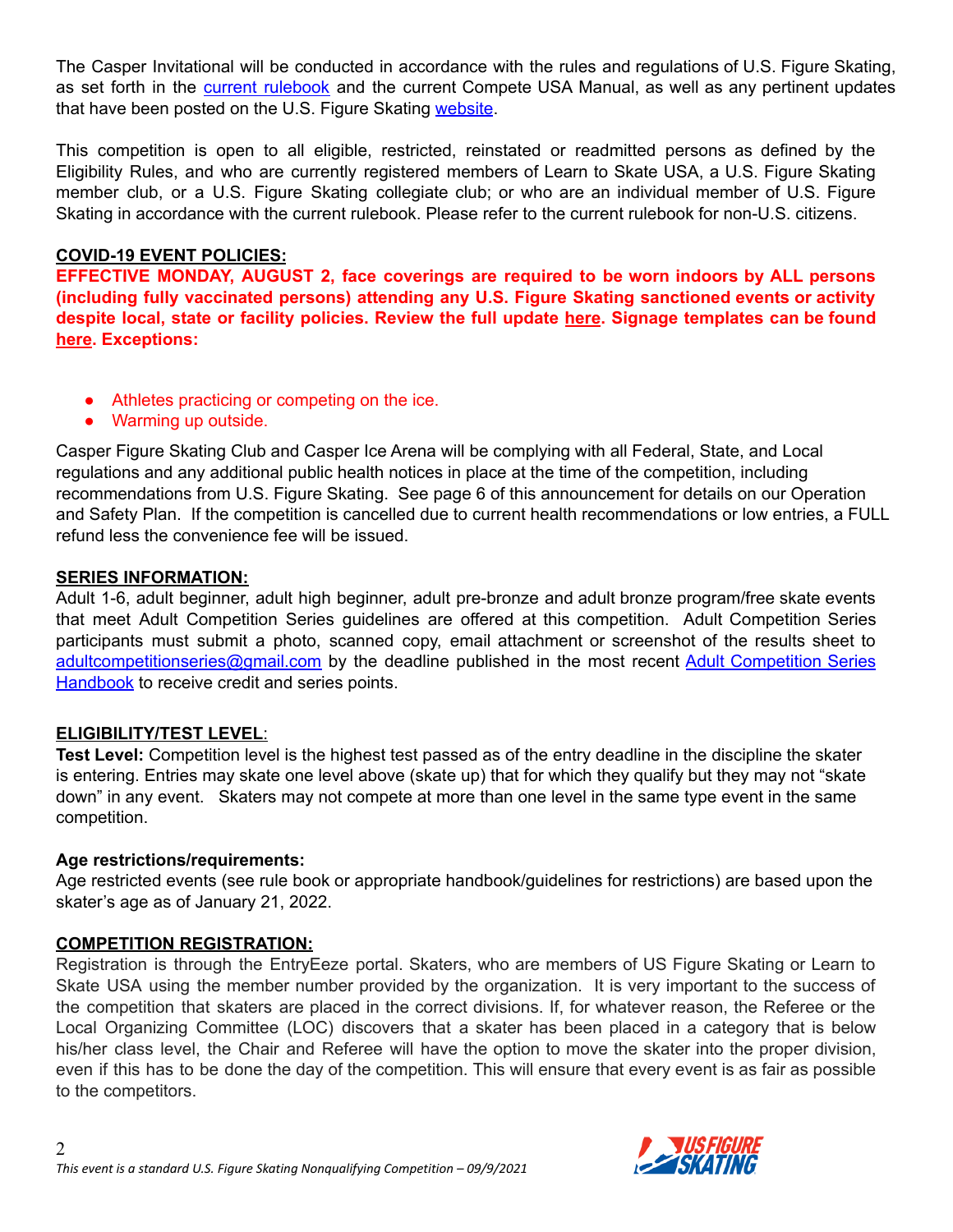The registration desk will be in the lobby and will open 30 minutes prior to the first practice ice session of the day and will close after the start of the last practice ice session or event of the day. Please register promptly when you arrive at the ice arena.

# **MANDATORY ATHLETES:**

Athletes age 18+ as of the competition start date who will be competing on a team (i.e., synchro, dance, pairs, shadow dance, theatre, etc.) with at least one minor athlete must complete SafeSport training.

Minor Athletes who turn 18 mid-season are encouraged to seek parental consent to take the online SafeSport training early to avoid any disruptions in their ability to participate as the training is required upon turning 18. The athlete will not be SafeSport compliant until they have completed the training and their Members Only portal reflects completion. Please email [safesport@usfigureskating.org](mailto:safesport@usfigureskating.org) for instructions or questions regarding parental consent.

# **REFUND POLICY:**

Full refunds including practice ice, minus the online convenience fee, are available if withdrawal is prior to CLOSE OF ENTRIES – January 21, 2022. After CLOSE OF ENTRIES, refunds are only available if the event is not held due to lack of entries – 2 competitors constitute an event. Prepaid practice Ice is not refundable or transferable. There will be no medical refunds given unless a positive COVID test is provided. The online convenience fee is not refundable for any reason.

#### **SCHEDULE:**

Competitors may be scheduled on any day or time during the announced dates of the competition. The competition and practice ice schedule will be available approximately two weeks after the close of entries. All participants will be notified via email once available.

# **FACILITIES**:

The competition will be held at Casper Ice Arena, 1804 E. 4<sup>th</sup> St, Casper WY 82601. 307-235-8484. The rink is 200 x 85. Our rink tends to run cooler and there will be a snack bar open during the event

#### **MUSIC SUBMISSION:**

Competition music for all events that require music must be submitted electronically via the online registration system by the music deadline of Friday January 28, 2022, at 11:59 pm. After you have paid for your events, the system will prompt you to upload your music for each event that requires music. If your music is not available at that time, you can logout of your account and return later to upload our music by going to the "competition" tab and then selecting "my music". Your music must meet the following criteria. If you have questions about what format you have, please contact your coach, and get a new version of your music that meets the criteria listed below.

#### Music Criteria:

- 1) File Format: MP3 (the online system will automatically check this)
- 2) 2) Bit Rate: 192 kbps or higher (this will be checked by the music chairperson, and they may request you upload a corrected file)
- 3) 3) Sample Rate: 44,100 kHz (this will be checked by the music chairperson, and they may request you upload a corrected file)
- 4) 4) Leaders and trailers (the silence or "dead space" before and after the actual start and end of the program music) may not exceed two (2) seconds. We prefer that there be NO leaders or trailers at all. Excessive leaders and trailers may disrupt the playing of the music during competition.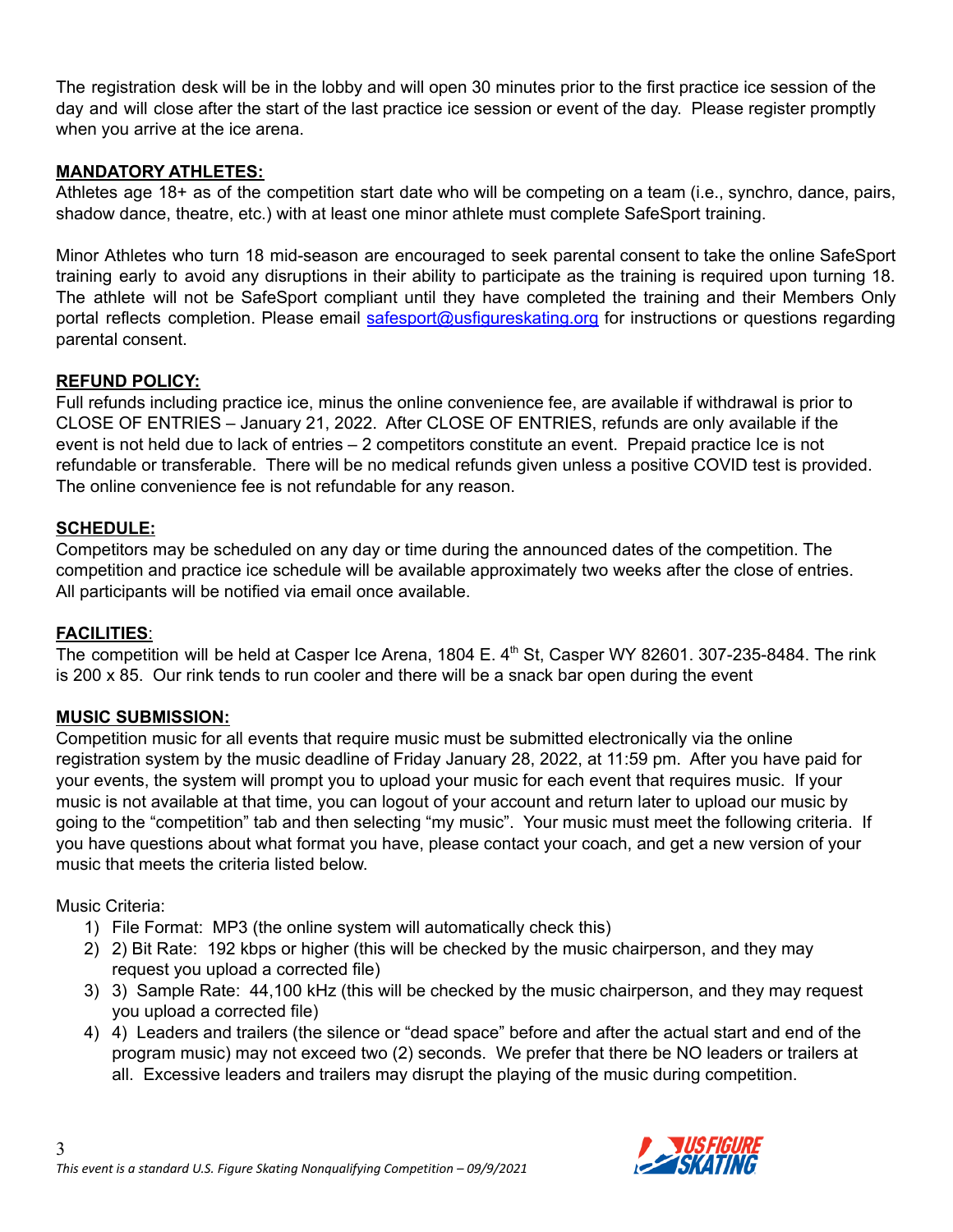Competitors must also bring a copy of their completion music on a digital device such as a phone or a zip/thumb drive as a backup in case of technical difficulties.

**Competitors participating in events with music are required to upload their music to EMS no later than Friday January 28, 2022, at 11:59 pm (MST).**

Anyone not submitting their music by the deadline date will be assessed a \$25.00 admin fee that will **be collected online or at the registration desk before the skater is allowed to skate. Anyone needing to change their music after the music deadline will be assessed a \$25.00 change fee that will be collected online or at the registration desk.** Please make sure you have uploaded the correct music!

**LIABILITY**: U.S. Figure Skating, the Casper Figure Skating Club, and Casper Ice Arena accept no responsibility for illness, injury or damage sustained by any participant in this competition. This is in accordance with Rule 1600 of the official U.S. Figure Skating Rulebook. U.S. Figure Skating Waivers are a requirement for ALL athletes. The online waivers must be completed via [Members](http://www.usfsaonline.org/) Only prior to the competition, instruction [here](https://public.3.basecamp.com/p/rE4qkig51ALjqSFshzeJxCcz).

#### **LOCKER ROOMS AND CHANGING AREAS:**

Locker rooms and changing areas at U.S. Figure Skating competitive events are for athletes only, will be labeled with regard to specific use and where identified will be gender specific. An exception can be made for athletes 11 years old and younger that will allow for one parent of the same sex to assist their child immediately prior to and after their skating event(s). Please review the Locker Room and Changing Area Policy and the [SafeSport](https://www.usfigureskating.org/safesport) Handbook (both found on the U.S. Figure Skating SafeSport page).

#### **PRACTICE ICE:**

We will be offering unofficial practice ice. These sessions will be 20 minutes and no music will be played. Sessions will be available throughout the competition, selectable by the skater from the schedule once posted. Max number of sessions is 2 per skater for pre-purchase.

Unofficial practice ice pricing – no music:

- \$20.00 pre-purchased
- \$25.00 purchased from the schedule
- \$30.00 at registration

You will receive an email with a PIN number to access your practice ice records and select your sessions. No showcase props are allowed on practice ice sessions. PRACTICE ICE SESSIONS ARE NON-TRANSFERABLE AT ANY TIME AND NON-REFUNDABLE AFTER CLOSE OF ENTRIES.

**PHOTO/VIDEO**: NO FLASH PHOTOGRAPHY allowed in the rink area during competition. Flash photography is dangerous to the skaters! The competition committee reserves the right to remove anyone from the rink who ignores requests and warnings regarding the use of flash photography.

#### **Note, per U.S. Figure Skating policy, photographing and/or recording of anyone other than your own skater is strictly prohibited.**

**AWARDS:** Awards will be presented as closely to the conclusion of each event as possible. We will award medals for top 4 places and ribbons will be awarded for  $5<sup>th</sup>$  and  $6<sup>th</sup>$  placers.

**OFFICIAL NOTICES:** An official bulletin board will be maintained at Casper Ice Arena lobby. It is the responsibility of each competitor, parent and coach to check the bulletin board frequently for any schedule

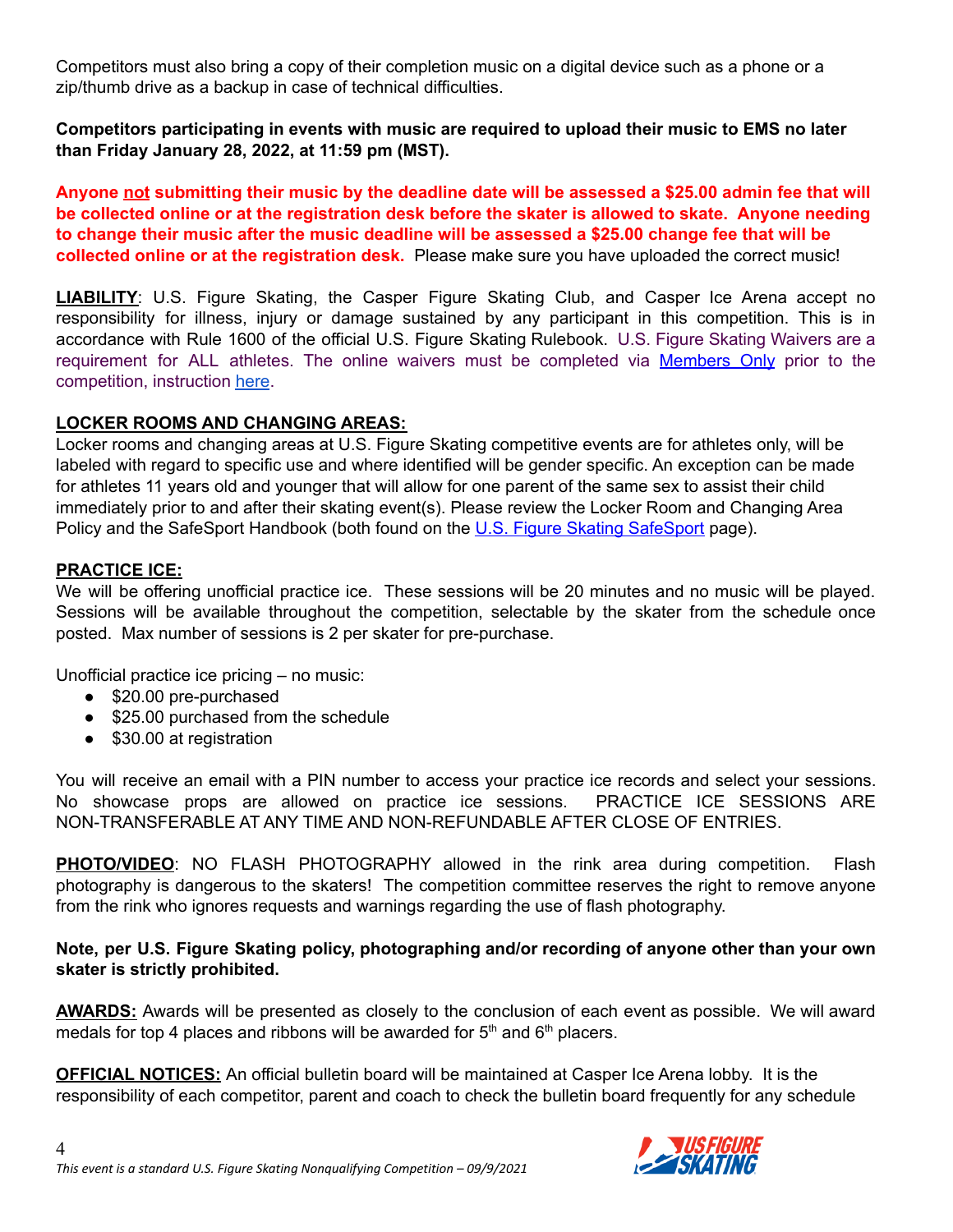changes and/or additional information. Skaters are requested to arrive 45 minutes prior to the scheduled time of their event. A tentative schedule of events will be posted prior to the competition.

# **IMPORTANT NOTICE FOR ALL COACHES:**

To be a credentialed coach at a sanctioned non-qualifying competition, coaches must meet the compliance requirements listed below and verified by the U.S. Figure Skating.

### Coach/Choreographer (domestic/non-foreign):

- $\vee$  Must be a current full member of U.S. Figure Skating either through a member club or as an individual member.
- $\checkmark$  If 18 years or older, must submit information for, proper payment of \$30 and successfully pass a background check. **\***
	- o The background check will be valid for two seasons, the one in which it was completed plus one additional.
- ✔ If 18 years or older, must complete annual SafeSport Training. **\***
	- o The training will be valid for 365 days from date of completion and there is no cost for the training/certification.
- $\vee$  Must complete the Professional Coach/Choreographer Coaching Education Requirement (CER) through the **[Professional](https://skatepsa.com/compliance) Skaters Association (PSA)**.
- $\vee$  Must submit proof of general liability insurance with limits of \$1 million per occurrence/ \$5 million aggregate.
- ✔ Must agree to the U.S. Figure Skating Code of Ethics. **\***
- $\vee$  Must complete three waivers: 1) Assumption of Risk, Waiver and Release and Indemnification Agreement, 2) Medical Consent and 3) Name and Likeness Release and Consent Agreement. **\***
- $\vee$  If attending a qualifying competition or traveling as a part of Team USA and/or International Selection Pool (ISP), must be a full member of the [Professional](https://skatepsa.com/membership) Skaters Association (PSA).

# Learn to Skate USA Coach:

- $\vee$  Must be a current full member of U.S. Figure Skating either through a member club or as an individual member OR Learn to Skate USA instructor membership
- $\vee$  If 18 years or older, must submit information for, proper payment of \$30 and successfully pass a background check. **\***
	- o The background check will be valid for two seasons, the one in which it was completed plus one additional.
- ✔ If 18 years or older, must complete annual SafeSport Training. **\***
	- o The training will be valid for 365 days from date of completion and there is no cost for the training/certification.
- ✔ Learn to Skate USA Instructor Certification completed OR U.S. Figure Skating compliance coach (details above)

**\*** Accessible via U.S. Figure Skating Members Only Website: [www.usfsaonline.org](http://www.usfsaonline.org) Person Icon or Account Member Profile Compliance

# Foreign Coach/Choreographer:

 $\vee$  Required to present the LOC with a letter from their federation verifying they are a member in good standing.

For more information regarding Coach Compliance, please visit the Coach [Compliance](https://www.usfigureskating.org/support/coach/coach-compliance) page.

**TEST SESSION:** Casper FSC is offering a U.S. Figure Skating test session on Friday before the

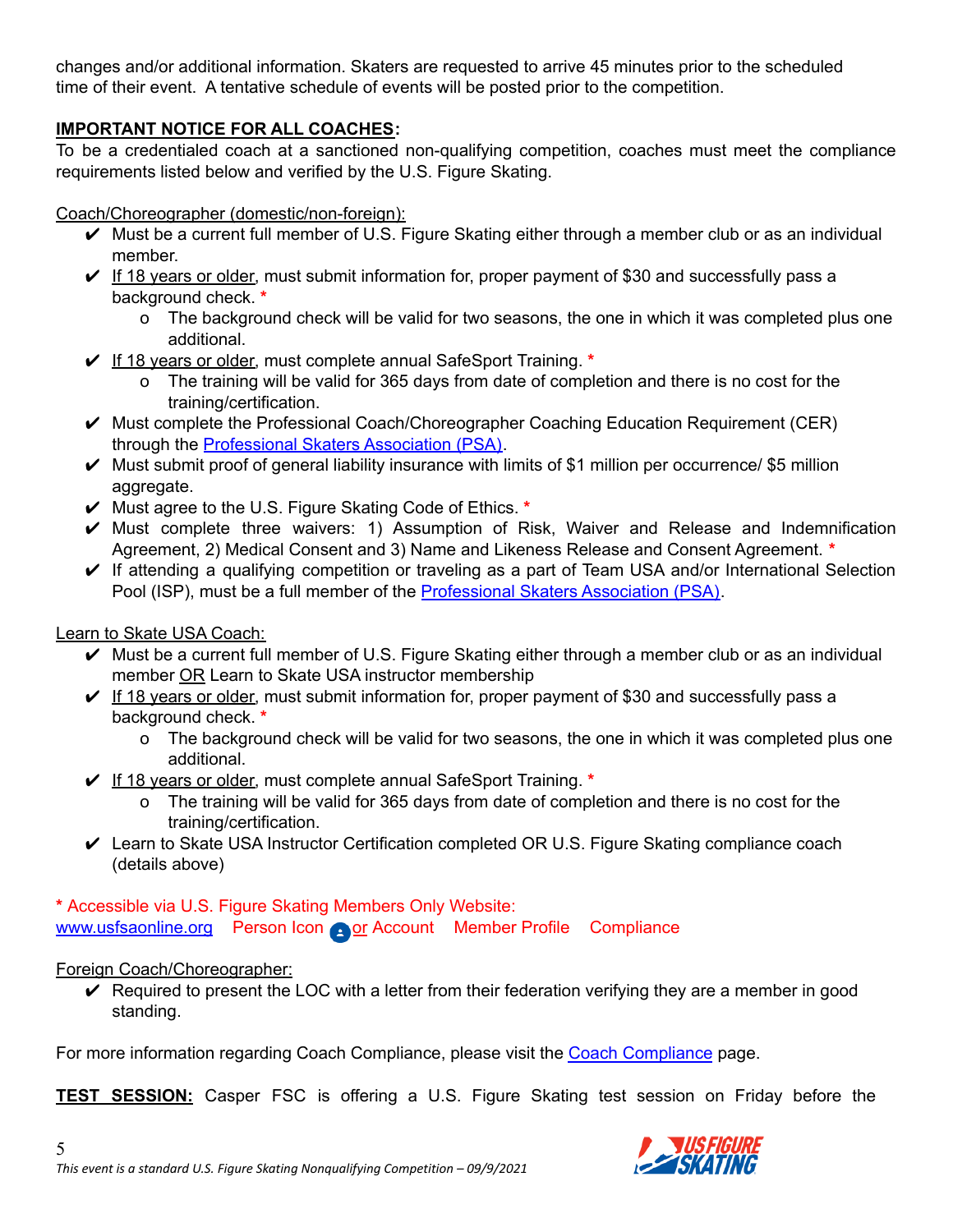competition. It will be scheduled between the hours of 3:00 PM and 8:45 PM. More information will be announced when available.

**CONTACT INFO:** If you have questions, please contact Rhonda Stark, CFSC Organizing Committee Chair. 307-277-0144, [Casperfsc@gmail.com](mailto:Casperfsc@gmail.com).

# **HOST HOTEL:**

MainStay Suites 551 Granite Peak Dr. Casper, WY 82609 307-472-7829

Mention Casper Invitational to receive our event pricing or see direct link on the front page of the online *registration system or follow the link below:* <https://www.choicehotels.com/reservations/groups/QY32I5>

#### **REGISTRATION AND FEES:**

Secure online registration and credit card payments available at [www.casperfsc.org](http://www.casperfsc.org) powered by EntryEeze. Entries must be submitted online no later than midnight on January 21, 2022. Late entries, if accepted, will be assessed a late fee as listed below.

| <b>First Singles Event</b>       | \$100 |
|----------------------------------|-------|
| <b>Subsequent Singles Events</b> | \$25  |
| Duets, Trios                     | \$100 |
| <b>Ensembles</b>                 | \$100 |
| Late Entry Fee (after 1/21/22)   | \$50  |
| Change Fee (after 1/21/22)       | \$50  |
| Late Music Fee (after 1/28/22)   | \$25  |
| Music Change (after 1/28/22)     | \$25  |

#### **COVID-19 Operation and Safety Information (as of October 30, 2021)**

Casper Figure Skating Club and Casper Ice Arena will be complying with all Federal, State, and Local regulations and any additional public health notices in place at the time of the competition, including recommendations from U.S. Figure Skating.

- **All attendees are always required to properly wear face coverings** over their nose and mouth and secured under their chin while in the facility. Skaters may remove their masks while on the ice for practice, warm-up, and events. This is not only for your protection, but for the protection of others and is applied to all attendees.
- **Social distancing from those not in your cohort must be maintained at all times**. The CDC recommends a distance of 6 feet.
- **Chaperones/Spectators**: In general, spectators will not be allowed for practice ice. Skaters under the age of 11 may have 1 chaperone in the rink for practice.
- At this time Spectators will be allowed during the competition in the stands; however, we do ask that you maintain social distancing of 6' and masks at all times while in the Arena setting (stands, lobbies, locker room and bathrooms). Please do not collect in groups in the stands or lobbies. If your skater is not on the ice please wait outside of the Arena.

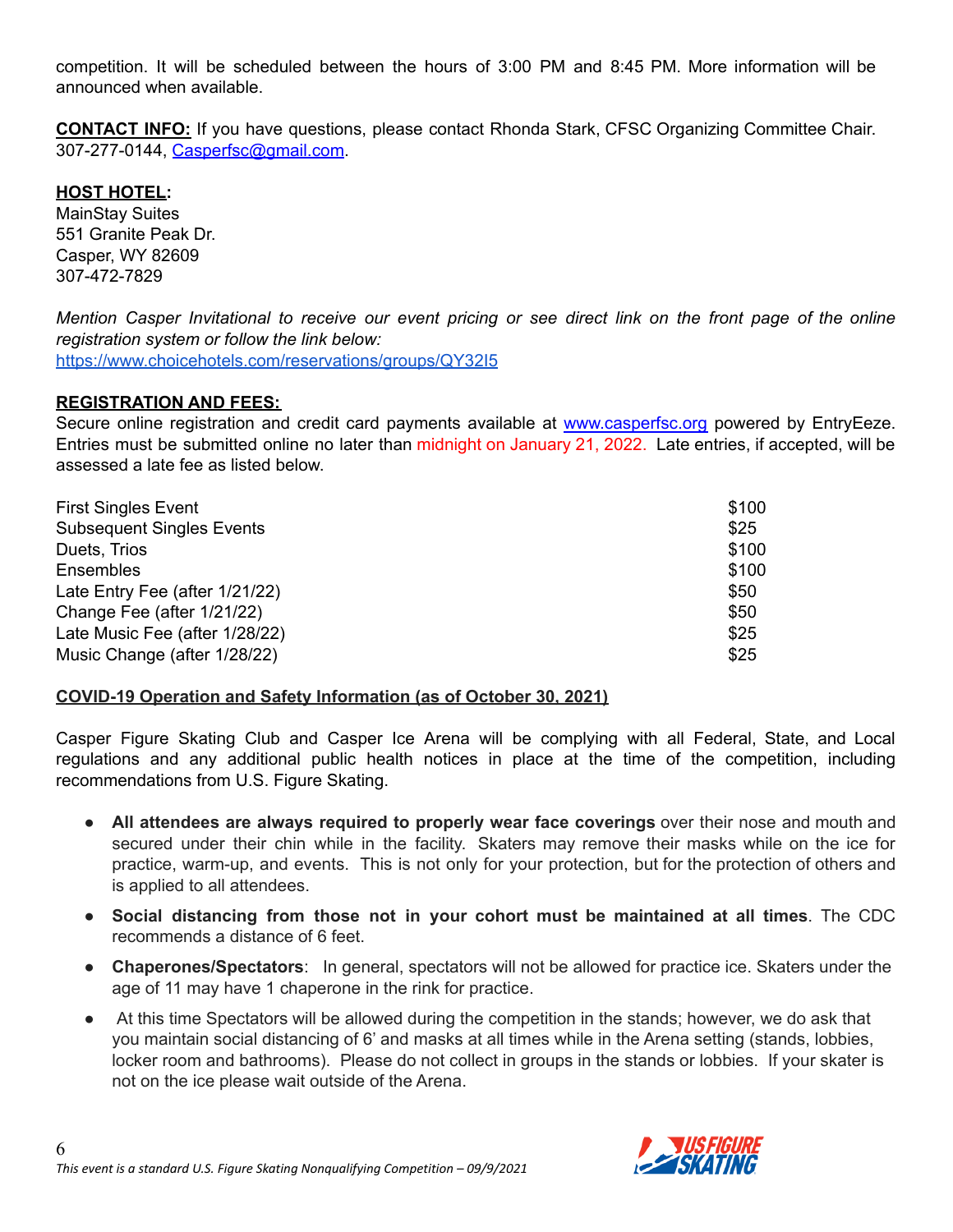● **U.S. Figure Skating Waivers are a requirement for ALL athletes.** The online waivers must be completed via [Members](http://www.usfsaonline.org/) Only prior to the competition, instruction [here](https://public.3.basecamp.com/p/rE4qkig51ALjqSFshzeJxCcz).

Any changes to the policy will be sent to skaters, parents, coaches one week prior to the competition.

#### **EVENTS OFFERED:**

See current **[Rulebook](https://www.usfigureskating.org/about/rules)**, Compete USA Manual or **U.S. Figure Skating [Website](http://www.usfsaonline.org/)** for Rules/Requirements.

| <b>SINGLES</b>                                               | <b>IJS/6.0</b> | 1 <sup>st</sup> EVENT | $2nd$ + EVENT |
|--------------------------------------------------------------|----------------|-----------------------|---------------|
| <b>Excel Free Skate</b> (Excel Beginner - Excel Senior)      | 6.0            | \$100.00              | \$25.00       |
| Well Balanced Free Skate (No Test - Pre-Juv)                 | 6.0            | \$100.00              | \$25.00       |
| Well Balanced Free Skate Exhibition & Critique (Juv - Sr)    | N/A            | \$100.00              | \$25.00       |
| Adult Free Skate (Adult Pre-Bronze - Master Jr/Sr)           | 6.0            | \$100.00              | \$25.00       |
| Adult Beginner & High Beginner Free Skate                    | 6.0            | \$100.00              | \$25.00       |
| <b>SPECIALTY</b>                                             | <b>JUDGING</b> | 1 <sup>st</sup> EVENT | $2nd$ + EVENT |
| <b>Compulsory Moves</b> (No Test-Senior)                     | 6.0            | \$100.00              | \$25.00       |
| <b>Excel Compulsory Moves (Excel Beg.-Excel Prelim.)</b>     |                |                       |               |
| <b>Adult Compulsory Moves (Adult Beginner-Masters Jr/Sr)</b> | 6.0            | \$100.00              | \$25.00       |
| Jumps Challenge (Beginner-Senior)                            | 6.0            | \$100.00              | \$25.00       |
| Adult Jumps Challenge (Adult Beginner-Masters Jr/Sr)         | 6.0            | \$100.00              | \$25.00       |
| <b>Spins Challenge (Beginner-Senior)</b>                     | 6.0            | \$100.00              | \$25.00       |
| Adult Spins Challenge (Adult Beginner-Masters Jr/Sr)         | 6.0            | \$100.00              | \$25.00       |
| Step Sequence (Pre-Pre.-Senior)                              | 6.0            | \$100.00              | \$25.00       |
| <b>Adult Step Sequences (Adult Pre-Bronze-Masters Sr)</b>    | 6.0            | \$100.00              | \$25.00       |
| Moves in the Field (Pre-Pre.-Senior)                         | 6.0            | \$100.00              | \$25.00       |
| Adult Moves in the Field (Adult Pre-Bronze-Masters Sr)       | 6.0            | \$100.00              | \$25.00       |
| <b>THEATRE ON ICE</b>                                        | 6.0            | \$100.00              | \$25.00       |
| <b>SHOWCASE - NEW EVENT IMPLEMENTATION**</b>                 | <b>JUDGING</b> | 1 <sup>st</sup> EVENT | $2nd$ + EVENT |
| Individual Entertainment (No Test - Senior, Adult)           | 6.0            | \$100.00              | \$25.00       |
| Duets (No Test - Senior, Adult)                              | 6.0            | \$100.00              | \$25.00       |
| <b>Interpretive</b>                                          | 6.0            | \$100.00              | \$25.00       |
| <b>Mini Production Ensemble</b>                              | 6.0            | \$100.00              | \$25.00       |
| <b>Production Ensemble</b>                                   | 6.0            | \$100.00              | \$25.00       |
| <b>Adaptive Individual Events</b>                            | 6.0            | \$100.00              | \$25.00       |
| <b>Adaptive Unified Partner Events</b>                       | 6.0            | \$100.00              | \$25.00       |